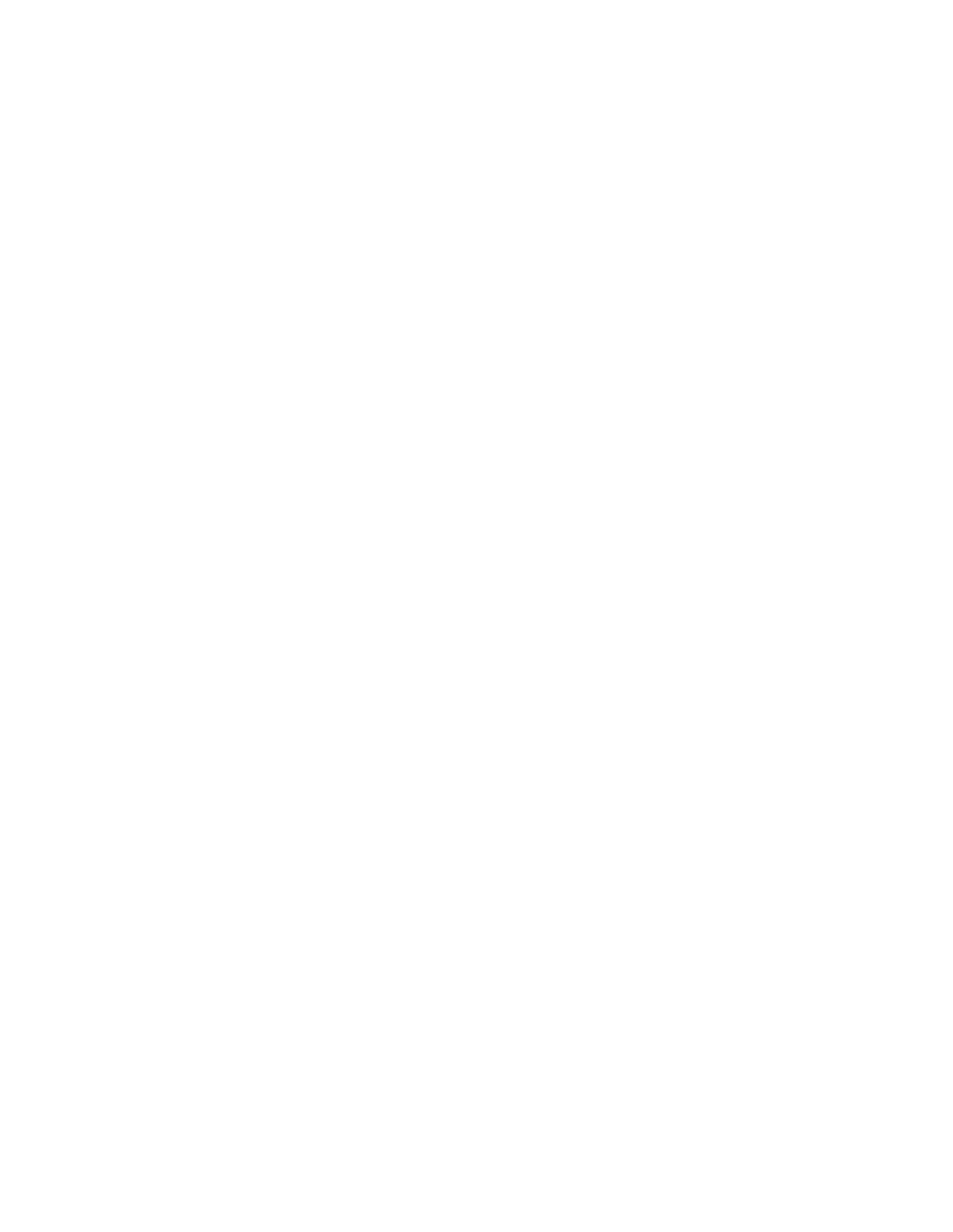#### **Unscheduled and cancelled sessions**

- 1. In Resolution 21/67, adopted in November 1967, the Conference authorised the Director-General to convene sessions of FAO bodies and expert consultations other than those approved in the Programme of Work and Budget, provided that such sessions be reported to the next Council session. Subsequently, the Council agreed at its 102nd Session (November 1992) that information on unscheduled and cancelled sessions should, from then on, be provided in Programme Implementation Reports. This *Annex* reports on unscheduled and cancelled sessions for the biennium from 1 January 2010 to 31 December 2011.
- 2. The starting point of reporting for the 2010-11 biennium is the List of Scheduled Sessions presented as *Annex IX* of the Web Annexes for the PWB 2010-11. The following data summarises movements during the reporting period 2010-11, which included 112 unscheduled sessions and 15 cancellations.
- 3. Details of these sessions are provided in the following pages, which follow the format of previous reports. Meetings that have no intergovernmental character, such as consultations of the FAO Secretariat with stakeholders, as well as informal briefings of Permanent Representatives and non-FAO meetings held on FAO premises, are not included in this list.

| Programme<br>entity | <b>Session</b><br>number | Title, location, date and remarks                                                                                                                                                                  | <b>Estimated</b><br>direct cost<br>(USD) | Article of const. and<br>category |
|---------------------|--------------------------|----------------------------------------------------------------------------------------------------------------------------------------------------------------------------------------------------|------------------------------------------|-----------------------------------|
| 2AP03               | AGD 806-4                | 4th Session of the Governing Body of the International<br>Treaty on PGRFA, preceded by two days for Regional<br>Consultation Meeting on 12-13 March 2011(14-18 Mar<br>2011, Bali, Indonesia        | 118 000                                  |                                   |
| A01                 | AGP 810                  | <b>Expert Meeting on Sustainable Crop Production</b><br>Intensification (SCPI), 8-10 Dec 2010, Rome, Italy                                                                                         |                                          | $VI-4(3)$                         |
| A02                 | AGD 801                  | Technical Experts Meeting for Nuclear Emergencies and<br>Preparedness, 10-14 Oct 2011, Rome, Italy                                                                                                 |                                          | $VI-5(2)$                         |
| A03                 | AGP 716                  | FAO/WHO Joint Meeting on Pesticide Residues, 10-14 Sep<br>2011, Geneva, Switzerland                                                                                                                |                                          | $VI-4(3)$                         |
| A03                 | AGPMC 904                | Seminar and Brainstorming<br>What Roles does FAO serve through Standard Setting on<br>Pesticides and how do these Contribute to Food Security,<br>Food Safety and Trade?, 28 Oct 2011, Rome, Italy |                                          | (4)                               |
| <b>B02</b>          | <b>AGAH 903</b>          | International Workshop - Challenge of National, Regional<br>and Global Surveillance Systems for Major Animal Diseases<br>and Zoonoses, 23-26 Nov 2011, Rome, Italy                                 |                                          | (4)                               |
| CO <sub>1</sub>     | FI 811                   | Expert Consultation to Develop FAO Technical Guidelines<br>for Responsible Fisheries: Recreational Fisheries, 5-6 Aug.<br>2011, Berlin, Germany                                                    | 10 000                                   | $VI-4(3)$                         |

#### **Unscheduled sessions approved in 2010-11**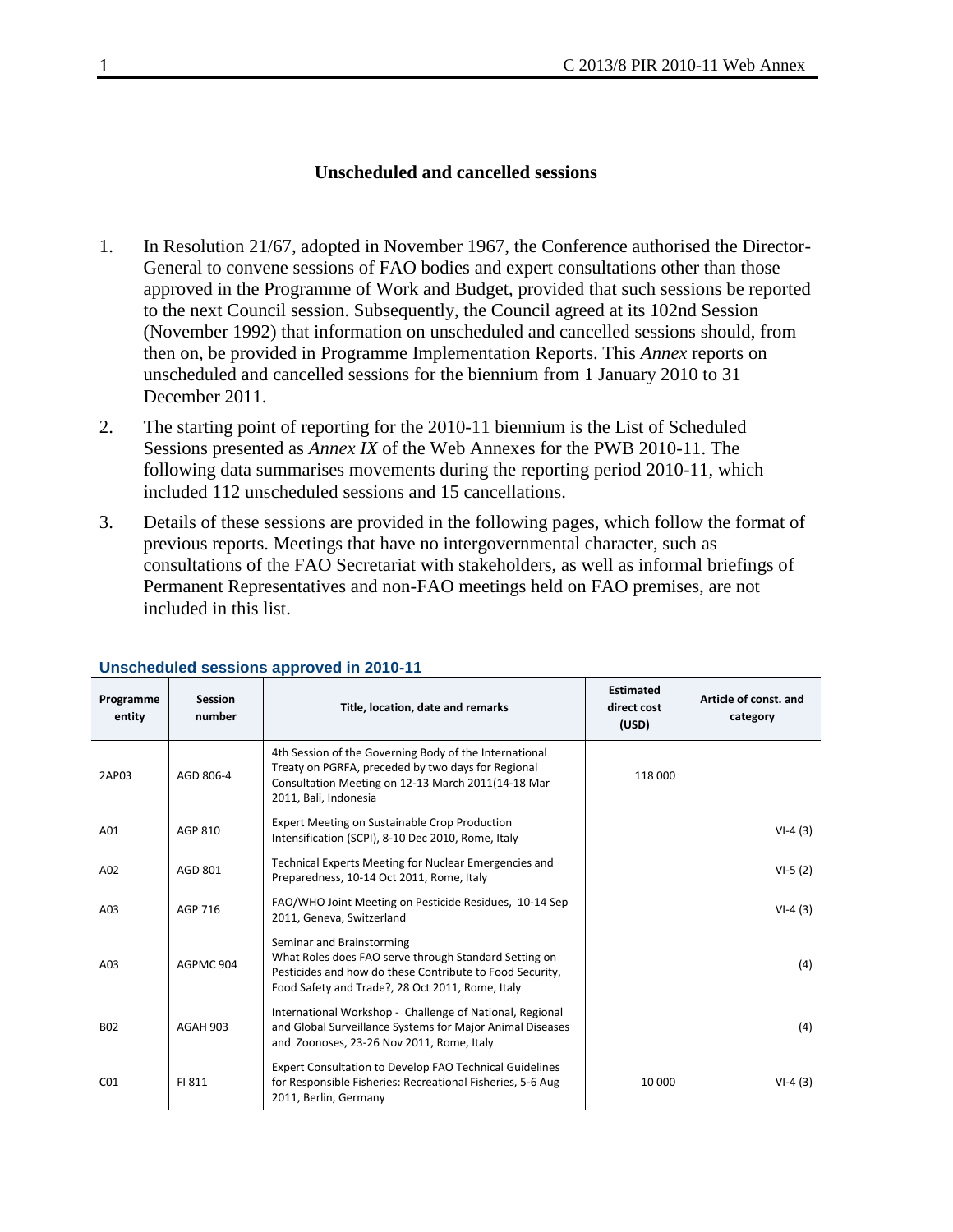## C 2013/8 PIR 2010-11 Web Annex 2

| Programme<br>entity | <b>Session</b><br>number | Title, location, date and remarks                                                                                                                                                                                                  | <b>Estimated</b><br>direct cost<br>(USD) | Article of const. and<br>category |
|---------------------|--------------------------|------------------------------------------------------------------------------------------------------------------------------------------------------------------------------------------------------------------------------------|------------------------------------------|-----------------------------------|
| CO <sub>2</sub>     | FI 727                   | EIFAC Meeting Regarding Improving Effectiveness of EIFAC,<br>22-24 Nov 2010, Rome, Italy                                                                                                                                           |                                          | $XIV - (1)$                       |
| CO <sub>2</sub>     | <b>FI 727SS</b>          | Special Session of EIFAAC for the Adoption of the New Rules<br>of Procedure, 27 Oct 2011, Rome, Italy                                                                                                                              |                                          | $VI-1(1)$                         |
| CO <sub>2</sub>     | <b>SAFR 735-5</b>        | South West Indian Ocean Fisheries Commission (SWIOFC)<br>(5 <sup>th</sup> Session)<br>13-16 Mar 2011, Male, Maldives                                                                                                               | 13 000                                   | $VI-1(1)$                         |
| CO <sub>2</sub>     | SAFR 736-4               | Scientific Committee of SWIOFC, (South West Indian<br><b>Fisheries Commission)</b><br>(4 <sup>th</sup> Session), 29 Nov-2 Dec 2010, Mahe, Seychelles                                                                               | 13 000                                   | $VI-1(1)$                         |
| CO <sub>3</sub>     | FI 912                   | Workshop on a FAO Strategy to Improve Information on<br>Status of Inland Fisheries, 7-9 Dec, Rome, Italy                                                                                                                           |                                          | (4)                               |
| C <sub>05</sub>     | FI 809                   | Technical Consultation to Identify a Structure and Strategy<br>for the Development and Implementation of the Global<br>Record of Fishing Vessels, Refrigerated Transport Vessels<br>and Supply Vessels, 8-12 Nov 2010, Rome, Italy | 3 0 0 0                                  | $VI-5(2)$                         |
| D01                 | <b>AGN 805</b>           | Joint FAO/WHO Expert Committee on Risk Assessment of<br>Microbiological Hazards in Foods (JEMRA), 13-17 Sep 2011,<br>Rome, Italy                                                                                                   |                                          | $VI-4(3)$                         |
| D01                 | <b>AGN 808</b>           | Expert Consultation on Protein Quality in Human Nutrition,<br>31 Mar-2 Apr 2011, Auckland, New Zealand                                                                                                                             |                                          | $VI-4(3)$                         |
| D01                 | <b>AGN 810</b>           | Total Diet Studies Working Group Meeting (FAO/EFSA), 25-<br>27 May 2010, Rome, Italy                                                                                                                                               |                                          | $VI-5(2)$                         |
| D <sub>0</sub> 2    | AGN 811                  | International Scientific Symposium on Biodiversity and<br>Sustainable Diets, 2-5 Nov 2011, Rome, Italy                                                                                                                             |                                          |                                   |
| D <sub>03</sub>     | CX 901                   | Pre-CA Africa Workshop, 31 Jan 2011, Accra, Ghana                                                                                                                                                                                  | 2760                                     | (4)                               |
| D <sub>04</sub>     | <b>AGN 809</b>           | Expert Consultation on Protein Quality in Human Nutrition,<br>31 Mar -2 Apr 2011, Auckland, New Zealand                                                                                                                            |                                          | $VI-4(3)$                         |
| E01                 | FO 804                   | Advisory Group on Global Forest Resources Assessment, 20-<br>22 Jun 2011, Rome, Italy                                                                                                                                              |                                          | $VI-4(3)$                         |
| E02                 | FO 726-36                | 36th Session of the European Forestry Commission (in joint)<br>meeting with 69th Session of the UNECE Timber<br>Committee), 10-14 Oct 2011, Antalya, Turkey                                                                        |                                          | $VI-1(1)$                         |
| E06                 | FO 737                   | EFC Working Party: Steering Committee Meeting, 18-19 Oct<br>2010, Rome, Italy                                                                                                                                                      |                                          |                                   |
| E06                 | FO 805                   | Expert Meeting of the Coordinators and Main Authors of<br>the Thematic Studies of the State of the World's Forest<br>Genetic Resources, 17-19 May 2011, Rome, Italy                                                                |                                          | $VI-4(3)$                         |
| F <sub>0</sub> 2    | <b>SEC 726</b>           | Inaugural Meeting of the Central Asian and Caucasus<br>Regional Fisheries and Aquaculture Commission, 19-21 Dec<br>2011, Istanbul, Turkey                                                                                          |                                          |                                   |
| F <sub>0</sub> 2    | <b>SEC 901</b>           | Training on Capacity Development for Farm Management<br>Strategies to Improve Crop-Water Productivity using "Aqua<br>Crop", 6-10 Jun 2011, Izmir, Turkey                                                                           |                                          | (4)                               |
| F <sub>0</sub> 3    | FO 738-1                 | 1st Intergovernmental Technical Working Group on Forest<br>Genetic Resources (of the CGRFA). - ITWG-FGR, 4-6 Apr<br>2011, Rome, Italy                                                                                              |                                          |                                   |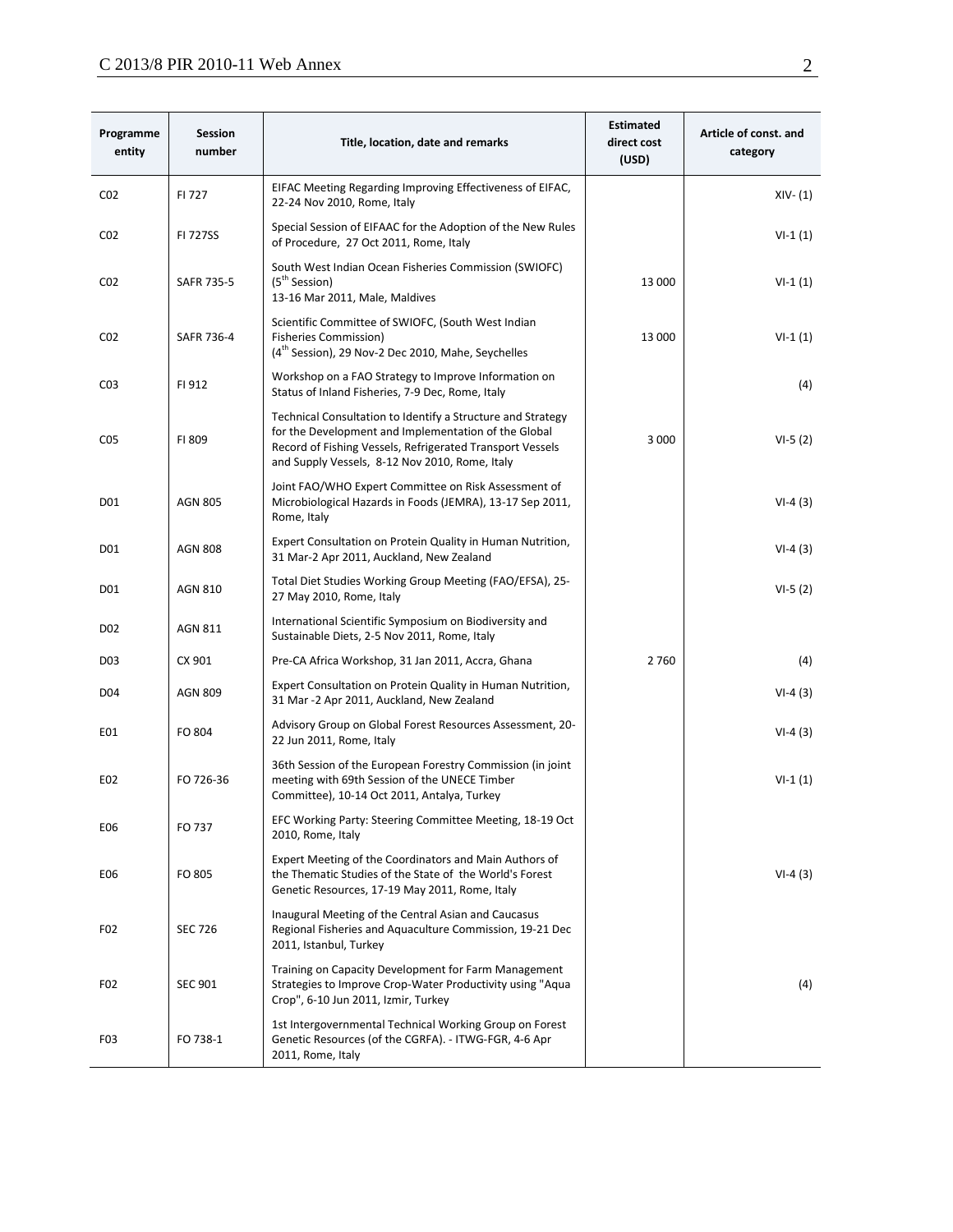| Programme<br>entity | Session<br>number | Title, location, date and remarks                                                                                                                                                                              | <b>Estimated</b><br>direct cost<br>(USD) | Article of const. and<br>category |
|---------------------|-------------------|----------------------------------------------------------------------------------------------------------------------------------------------------------------------------------------------------------------|------------------------------------------|-----------------------------------|
| $FO4+TF$            | NRC 804-1         | CFS Led Negotiations for the Finalization of the Voluntary<br>Guidelines on Governance of Tenure, 14-17 Jun 2011,<br>Rome, Italy                                                                               |                                          |                                   |
| $FO4+TF$            | NRC 804-2         | CFS Led Negotiations for the Finalization of the Voluntary<br>Guidelines on Governance of Tenure, 12-15 Jul 2011, Rome,<br>Italy                                                                               |                                          |                                   |
| $FO4+TF$            | NRC 804-3         | CFS Led Negotiations for the Finalization of the Voluntary<br>Guidelines on Governance of Tenure, 10-14 Oct 2011,<br>Rome, Italy                                                                               |                                          |                                   |
| $F05 + TF$          | <b>NRC 805</b>    | Expert Meeting on Governance of Forests and REDD+, 19-20<br>May 2011, Rome, Italy                                                                                                                              |                                          | $VI-4(3)$                         |
| $FO5 + TF$          | NRC 805 (a)       | Expert Meeting on Assessment of Forest Inventory<br>Approaches for REDD+, 31 May-1 Jun 2011, Rome, Italy                                                                                                       |                                          | $VI-4(3)$                         |
| F <sub>06</sub>     | <b>OEK 802</b>    | Expert Consultation on Communication for Development,<br>14-16 Sep 2011, Rome, Italy                                                                                                                           |                                          | $VI-4(3)$                         |
| G04                 | <b>EST 802</b>    | Expert Meeting on Foreign Direct Investment in Developing<br>Countries' Agriculture, 22-23 Nov 2011, Rome, Italy                                                                                               |                                          | $VI-4(3)$                         |
| G04                 | <b>EST 803</b>    | Expert Consultation on Market Abnormalities and<br>Indicators, 19-20 Dec 2011, Rome, Italy                                                                                                                     | 800                                      | $VI-4(3)$                         |
| G04                 | <b>EST 901</b>    | Workshop on Insurance for Small-Scale Agricultural and<br>Pastoral Households, 15-16 Jan 2010, Rome, Italy                                                                                                     |                                          | (4)                               |
| G04                 | <b>EST 902</b>    | Private Sector Workshop on Responsible Investment in<br>Agriculture, 2-3 Mar 2011, Rome, Italy                                                                                                                 |                                          | (4)                               |
| H01                 | <b>AGN 813</b>    | Seminar for Permanent Representatives on Nutrition, 2-3<br>Mar 2011, Rome, Italy                                                                                                                               | 15 000                                   |                                   |
| L01                 | <b>TCI 903</b>    | Agricultural Market and Policy Drivers for West Africa<br>(AGWA) Workshop, 14 Feb 2011, Rome, Italy                                                                                                            |                                          | (4)                               |
| LO1                 | <b>TCIO 904</b>   | Workshop 2011 on Agricultural Trade Linkages between<br>China and Latin America: an Investment Policy Outlook, 27-<br>28 Sep 2011, Rome, Italy                                                                 |                                          | (4)                               |
| P01                 | AGP 813-5         | Fifth Session of the Intergovernmental Working Group on<br>Plant Genetic Resources for Food and Agriculture of the<br>Commission on Genetic Resources for Food and Agriculture,<br>27-29 Apr 2010, Rome, Italy |                                          |                                   |
| S01                 | FI 803            | Joint FAO/WHO Expert Consultation on the Risks and<br>Benefits of Fish Consumption, 25-29 Jan 2011, Rome, Italy                                                                                                | 500                                      | $VI-4(3)$                         |
| TF                  | AGA 807-79        | 79th Session of the Executive Committee of the EUFMD<br>Commission, 16-17 Mar 2010, Stockholm, Sweden                                                                                                          |                                          | $XIV-(1)$                         |
| TF                  | AGA 701-39        | EuFMD Commission (39 <sup>th</sup> Session)<br>27-27 Apr 2011, Rome, Italy                                                                                                                                     |                                          | $XIV-1$                           |
| TF                  | <b>AGA 705</b>    | Open Session of the EUFMD Standing Technical Committee,<br>28 Sep-1 Oct, Vienna, Austria                                                                                                                       |                                          | $XIV-3$                           |
| TF                  | AGA 802           | GREP Symposium & High Level Meeting, 13-14 Oct 2010,<br>Rome, Italy                                                                                                                                            |                                          |                                   |
| TF                  | AGA 804           | Technical Meeting of the Coordinated Research Project on<br>the Development of Molecular and Nuclear Technologies<br>for the Control of Foot-and-Mouth Disease (FMD), 10-14<br>Jan 2011, Rome, Italy           |                                          | $VI-5(2)$                         |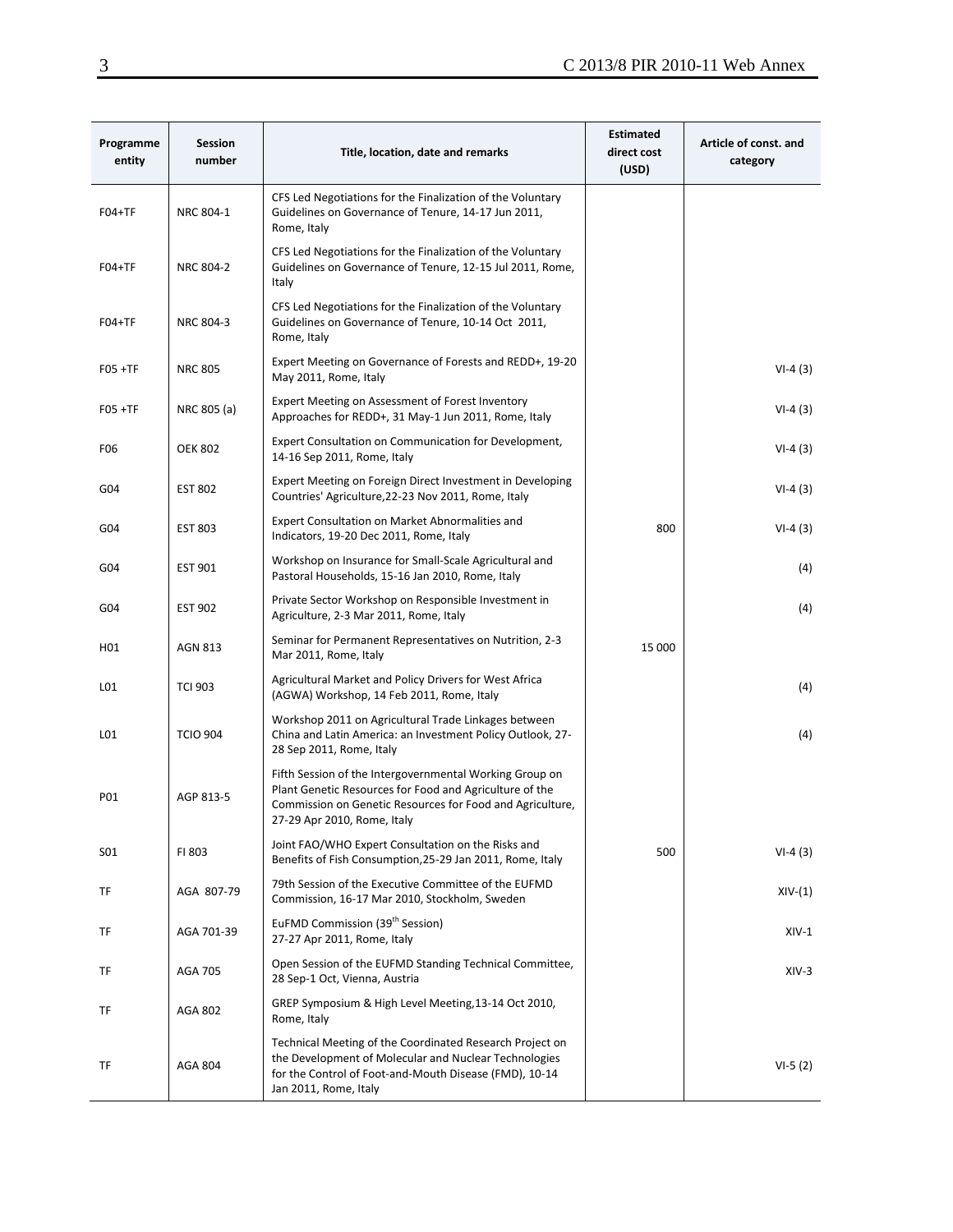### C 2013/8 PIR 2010-11 Web Annex 4

| Programme<br>entity | <b>Session</b><br>number | Title, location, date and remarks                                                                                                                                                                                              | <b>Estimated</b><br>direct cost<br>(USD) | Article of const. and<br>category |
|---------------------|--------------------------|--------------------------------------------------------------------------------------------------------------------------------------------------------------------------------------------------------------------------------|------------------------------------------|-----------------------------------|
| TF                  | <b>AGA 805</b>           | International Poultry Conference, 7-8 Apr 2011, Rome, Italy                                                                                                                                                                    |                                          |                                   |
| TF                  | AGA 806                  | Rinderpest Eradication: Achievements and Obligations and<br>High Level Meeting on Rinderpest Freedom, 25-28 Jun<br>2011, Rome, Italy                                                                                           |                                          |                                   |
| TF                  | AGA 807-82               | 82nd Executive Committee Meeting of the EuFMD<br>Commission, 17-18 Oct 2011, Madrid, Spain                                                                                                                                     |                                          | $XIV-(1)$                         |
| TF                  | AGA 808                  | Expert Meeting on Animal Feed Impact on Animal Welfare,<br>26-30 Sep 2011, Rome, Italy                                                                                                                                         |                                          | $VI-4(3)$                         |
| TF                  | AGA 902                  | Workshop on Animal Genetic Resources Indicators, 9-10<br>Feb 2010, Rome, Italy                                                                                                                                                 |                                          | (4)                               |
| TF                  | AGAH 807                 | OFFLU Meeting (FAO/OIE Network of Expertise on Animal<br>Influenzas), 6-8 Jun 2011, Rome, Italy                                                                                                                                |                                          | $VI-4(3)$                         |
| TF                  | AGAH 904                 | Rift Valley Fever Vaccination Workshop, 19-21 Jan 201,<br>Rome, Italy                                                                                                                                                          |                                          | (4)                               |
| TF                  | AGN 812-1                | First Expert Meeting - Preparatory Activity ICN+20                                                                                                                                                                             | 10 000                                   | $VI-5(2)$                         |
| TF                  | AGN 812-2                | Second Expert Meeting - Preparatory Activity ICN +20                                                                                                                                                                           | 10 000                                   | $VI-5(2)$                         |
| TF                  | <b>AGN 816</b>           | Technical Consultation on "Improving the Dietary Intakes<br>and Nutritional Status of Infants and Young Children<br>through Improved Food Security and Complementary<br>Feeding Counselling (IMCF)", 7-9 Mar 2011, Rome, Italy |                                          | $VI-5(2)$                         |
| TF                  | AGP 803                  | High Level Round Table on the International Treaty, 7 Dec<br>2010, Rome, Italy                                                                                                                                                 |                                          |                                   |
| TF                  | <b>AGPM 816</b>          | International Advisory Committee of the Svalbard Global<br>Seed Vault, 29 Aug 2011, Rome, Italy                                                                                                                                |                                          | $VI-4(3)$                         |
| TF                  | AGS 902                  | Workshop on the Pilot Testing of the Business Model<br>Approach Improving Linkages between Farmer<br>Organizations and Buyers- All ACP Agricultural Commodities<br>Programme (AAACP), 3-5 May 2011, Rome, Italy                |                                          | (4)                               |
| TF                  | <b>ESS 802</b>           | Meeting of Resource Partners in Support of the<br>Implementation of the Global Strategy to Improve<br>Agricultural and Rural Statistics, 28 Oct 2011, Rome, Italy                                                              |                                          | $VI-4(3)$                         |
| TF                  | FI 808                   | Steering Committee Meeting and Kick-off Meeting, 23-25<br>May 2011, Rome, Italy                                                                                                                                                |                                          | $VI-5(2)$                         |
| TF                  | FI 734a-13               | <b>IOTC Scientific Committee</b><br>(13 <sup>th</sup> Session), 6-10 Dec 2010, Victoria, Seychelles                                                                                                                            |                                          | $XIV - (1)$                       |
| TF                  | FI 734a-14               | IOTC Scientific Committee (14 <sup>th</sup> Session), 12-17 Dec 2011,<br>Victoria, Seychelles                                                                                                                                  |                                          | $XIV - (1)$                       |
| TF                  | FI 735-1                 | IOTC-1st Working Party on Allocation Criteria, 16-18 Feb<br>2011, Nairobi, Kenya                                                                                                                                               |                                          | $XIV - (1)$                       |
| TF                  | FI 739 (a)               | RECOFI: Fourth Meeting of the Working Group on Fisheries<br>Management, 3-5 Oct 2010, Muscat, Oman                                                                                                                             |                                          |                                   |
| TF                  | FI 804                   | Technical Consultation on the Guidelines on Aquaculture<br>Certification, 15-19 Feb 2010, Rome, Italy                                                                                                                          |                                          | $VI-5(2)$                         |
| TF                  | FI 805                   | Technical Consultation on Flag State Performance, 2-6 May<br>2011, Rome, Italy                                                                                                                                                 |                                          | $VI-5(2)$                         |
| TF                  | FI 806                   | Expert Consultation on Ecolabelling of Fish and Fishery<br>Products from Inland Capture Fisheries, 25-27 May 2010,<br>Rome, Italy                                                                                              |                                          | $VI-4(3)$                         |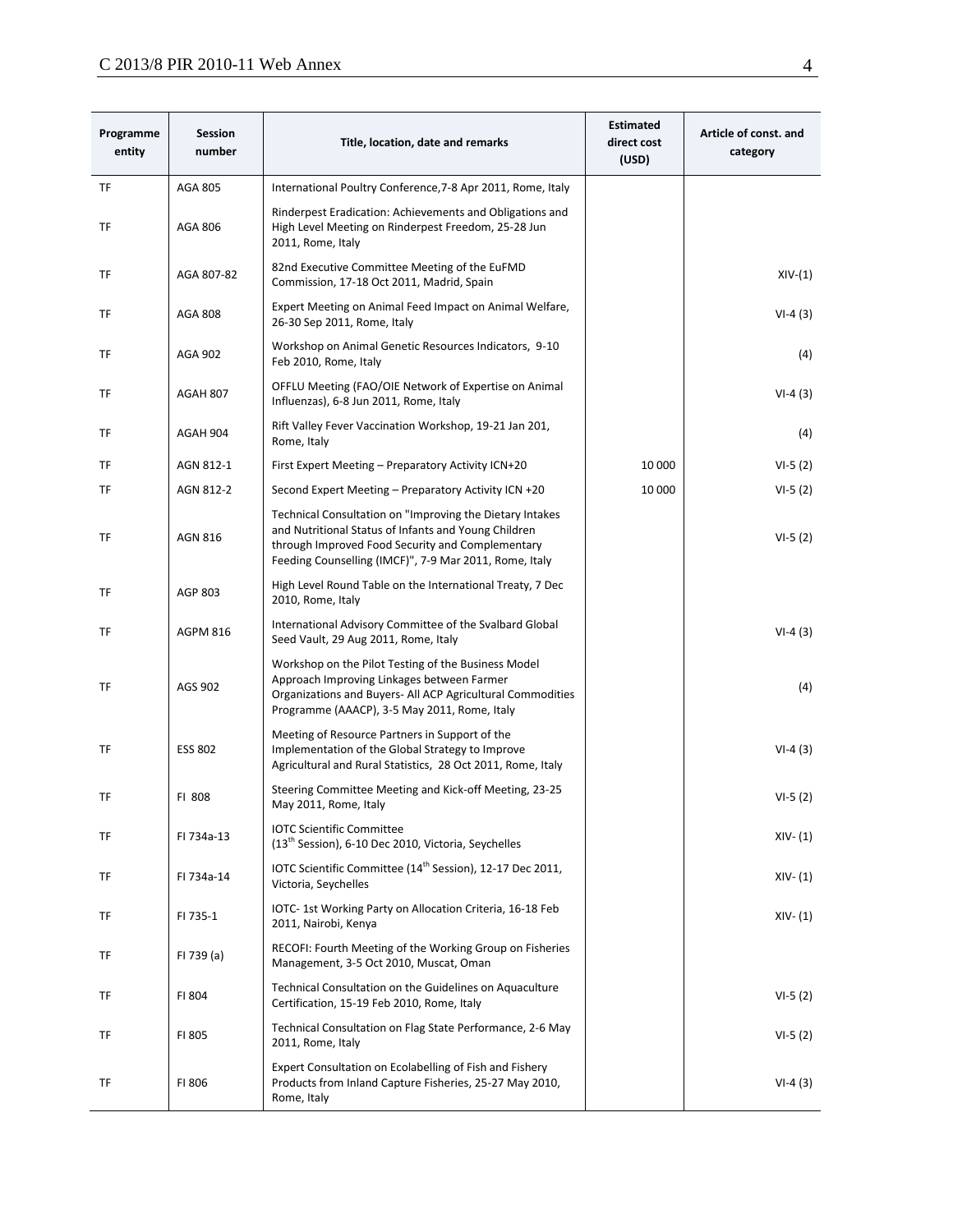| Programme<br>entity | Session<br>number | Title, location, date and remarks                                                                                                                                                                                                                                                  | <b>Estimated</b><br>direct cost<br>(USD) | Article of const. and<br>category |
|---------------------|-------------------|------------------------------------------------------------------------------------------------------------------------------------------------------------------------------------------------------------------------------------------------------------------------------------|------------------------------------------|-----------------------------------|
| TF                  | FI 807            | Technical Consultation to Develop International Guidelines<br>on Bycatch Management and Reduction of Discards, 6-10<br>Dec 2010, Rome, Italy                                                                                                                                       |                                          | $VI-5(2)$                         |
| TF                  | FI 810            | Expert Consultation to Develop an FAO Evaluation<br>Framework to Assess the Conformity of Public and Private<br>Eco-labelling Schemes with the FAO Guidelines for the Eco-<br>Labelling of Fish and Fishery Products from Marine Capture<br>Fisheries, 24-26 Nov 2010, Rome, Italy |                                          | $VI-4(3)$                         |
| TF                  | FI 901            | Workshop on the Global Aquaculture Review Millenium<br>+10, 25-29 Jan 2010, Rome, Italy                                                                                                                                                                                            |                                          | (4)                               |
| TF                  | FI 902            | Workshop on Child Labour in Fisheries and Aquaculture, 14-<br>16 Apr 2010, Rome, Italy                                                                                                                                                                                             |                                          | (4)                               |
| TF                  | FI 902 a          | GFCM/SAC Transversal Workshop on Fishing Capacity, 17-<br>19 Feb 2010, Rome, Italy                                                                                                                                                                                                 |                                          | (4)                               |
| TF                  | FI 903            | Workshop on Implementation of the FAO Guidelines for the<br>Management of Deep-Sea Fisheries in the High Seas:<br>Challenges and Solutions, 10-12 May 2010, Busan, Rep. of<br>Korea                                                                                                |                                          | (4)                               |
| TF                  | FI 905            | Securing Sustainable Small-Scale Fisheries: Bringing<br>together Responsible Fisheries and Social Development-<br>Regional Workshops (AFRICA), 12-14 Oct 2010, Maputo,<br>Mozambique                                                                                               |                                          | (4)                               |
| TF                  | FI 908            | Transversal Workshop on Fishing Capacity, 27-28 Sep 2010,<br>Rome, Italy                                                                                                                                                                                                           |                                          | (4)                               |
| TF                  | FI 909            | SCSI Workshop on Data Collection Methods - Task1, 29 Sep-<br>1 Oct 2010, Rome, Italy                                                                                                                                                                                               |                                          | (4)                               |
| TF                  | FI 910            | FAO Workshop on CITES Criteria, 19-21 Apr 2011, Rome,<br>Italy                                                                                                                                                                                                                     |                                          | (4)                               |
| TF                  | FI 911            | Expert Workshop on Use of Research Vessels in Building the<br>Knowledge Base for the Ecosystem Approach to Fisheries,<br>29-31Aug 2011, Rome, Italy                                                                                                                                |                                          | (4)                               |
| TF                  | FO 902            | FRA Remote Sensing Validation Workshop 1, 21-25 Jun<br>2010, Rome, Italy                                                                                                                                                                                                           |                                          | (4)                               |
| TF                  | FO 903            | FRA Remote Sensing Validation Workshop 2, 28-30 Jun<br>2010, Rome, Italy                                                                                                                                                                                                           |                                          | (4)                               |
| TF                  | FO 904            | Inception Workshop on Agroforestry Guidelines for National<br>Policy and Decision Makers, 7-8 Jun 2010, Rome, Italy                                                                                                                                                                |                                          | (4)                               |
| TF                  | FO 905            | Inception Workshop on Thematic Study on Trees Outside<br>Forest for FRA 2010, 9-10 Jun 2010, Rome, Italy                                                                                                                                                                           |                                          | (4)                               |
| TF                  | FO 906            | SWOMM 2010: Transport and Environment in Mountain<br>Areas: Traffic Patterns, Ecosystems Services, Policies For<br>Sustainable Development, 14 Dec 2010, Rome, Italy                                                                                                               |                                          | (4)                               |
| TF                  | <b>NRC 807</b>    | Technical Working Group on Capacity Building organized by<br>the Global Bioenergy Partnership, 10-12 Oct 2011, Rome,<br>Italy                                                                                                                                                      |                                          |                                   |
| TF                  | <b>NRC 901</b>    | Training Workshop on National Systems for Green House<br>Gases Inventories, 25-28 Jan 2011, Rome, Italy                                                                                                                                                                            |                                          | (4)                               |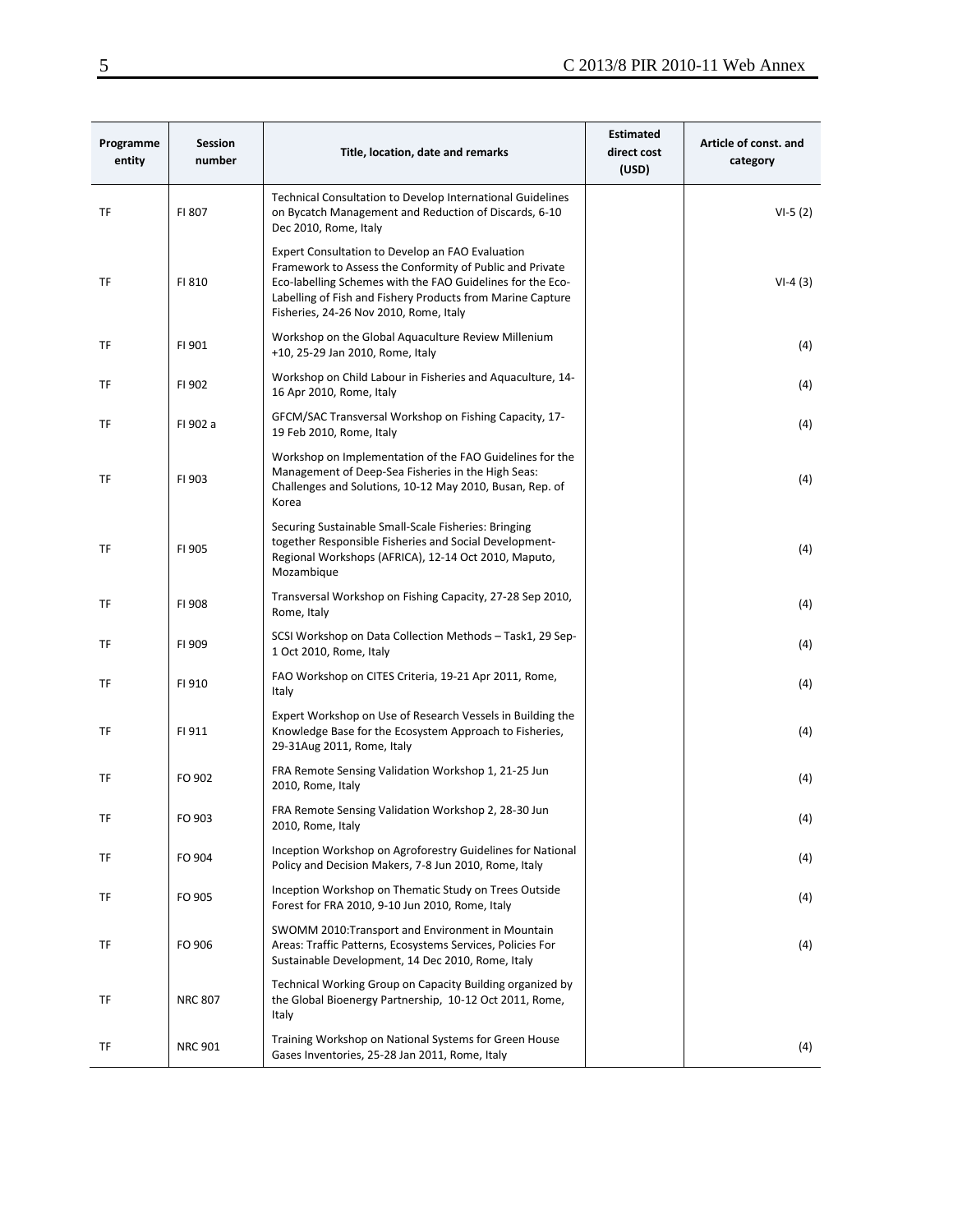## $C$  2013/8 PIR 2010-11 Web Annex 6

| Programme<br>entity | <b>Session</b><br>number | Title, location, date and remarks                                                                                                                                            | <b>Estimated</b><br>direct cost<br>(USD) | Article of const. and<br>category |
|---------------------|--------------------------|------------------------------------------------------------------------------------------------------------------------------------------------------------------------------|------------------------------------------|-----------------------------------|
| TF                  | <b>NRC 902</b>           | Workshop on Gender-Equitable Governance of Land Tenure<br>- Governing Land for Women and Men, 10-12 May 2011,<br>Rome, Italy                                                 |                                          | (4)                               |
| TF                  | <b>NRD 901</b>           | Informal Seminar on Rio+20, 4 Nov 2011, Rome, Italy                                                                                                                          |                                          | (4)                               |
| TF                  | <b>OEK 901</b>           | Agrovoc-AgroXML Workshop 2010, 1-2 Mar 2010, Rome,<br>Italy                                                                                                                  |                                          | (4)                               |
| TF                  | <b>OEK 905</b>           | AWARD Monitoring and Evaluation Workshop sponsored by<br>GFAR/OEKDG, 21-22 Nov 2011, Rome, Italy                                                                             |                                          | (4)                               |
| TF                  | SAFR 735-6 SS            | Special Meeting (Ad Hoc) of the South West Indian Ocean<br>Fisheries Commission (SWIOFC), 30 Sep 2011, Maputo,<br>Mozambique                                                 |                                          | $VI-1(1)$                         |
| TF                  | <b>TC 901</b>            | FAO Regional Workshop on Rice and Aquaculture for<br>Productivity Increase and Market Development in East<br>Africa, 25-29 Jan 2010, Dar-es-Salaam, Tanzania                 |                                          | (4)                               |
| TF                  | <b>TCE 904</b>           | CERF Training Workshop, 3-4 Nov 2010, Rome, Italy                                                                                                                            |                                          | (4)                               |
| TF                  | <b>TCS 903</b>           | FAO Policy Learning Programme 2011 : Addressing Long<br>Term Development Challenges: From Short-lived<br>Interventions to Lasting Achievements, 7-8 Nov 2011, Rome,<br>Italy |                                          | (4)                               |
| TF                  | <b>TCS 907</b>           | Atelier National sur le Riz et l'Aquaculture pour<br>l'Augmentation de la Productivité et le Développement du<br>Marché, 25-29 Oct 2010, Antsirabe, Madagascar               |                                          | (4)                               |
| TF                  | <b>TCS 908</b>           | FAO Regional Workshop on Rice and Aquaculture<br>(GCP/INT/053/JPN), 13-17 Dec 2010, Dakar, Senegal                                                                           |                                          | (4)                               |
| TF                  | <b>TCSF 901</b>          | FAO National Workshop on Rice and Aquaculture for<br>Productivity Increase and Market Development, 9-13 Aug<br>2010, Accra, Ghana                                            |                                          | (4)                               |
| TF                  | <b>TCSF 902</b>          | FAO Regional Workshop on Rice and Aquaculture for<br>Productivity Increase and Market Development in Central<br>Southern and East Africa, 7-11 Feb 2011, Lusaka, Zambia      |                                          | (4)                               |
| X01                 | <b>DDK 801</b>           | Emergency Ministerial-Level Meeting on the Horn of Africa,<br>25 Jul 2011, Rome, Italy                                                                                       |                                          |                                   |
| X01                 | <b>DDK 802</b>           | Emergency in the Horn of Africa: Follow-up and Response<br>Actions, 18 Aug 2011, Rome, Italy                                                                                 |                                          |                                   |
| X03                 | <b>OCE 801</b>           | 1st International Alliance Against Hunger Consultation 'The<br>Way Forward', 22-24 Jun 2010, Rome, Italy                                                                     |                                          |                                   |
| X04                 | CC 703-107               | Programme Committee<br>$(107th$ Session) (16-17 May 2011), Rome Italy                                                                                                        | 64 750                                   | $V-6(1)$                          |
| X04                 | CC 703-108               | Programme Committee<br>(108 <sup>th</sup> Session) (10-14 Oct 2011), Rome Italy                                                                                              | 64 750                                   | $V-6(1)$                          |
| X04                 | CC 703-109               | Programme Committee<br>(109 <sup>th</sup> Session) (2-4 Nov 2011), Rome Italy                                                                                                | 64 750                                   | $V-6(1)$                          |
| X04                 | CC 704-131               | Finance Committee (131st Session)<br>1-2 Feb 2010, Rome, Italy                                                                                                               | <b>WFP</b>                               | $V-6(1)$                          |
| X04                 | CC 704-133               | Finance Committee (133rd Session)<br>31 May-2 June 2010, Rome, Italy                                                                                                         | <b>WFP</b>                               | $V-6(1)$                          |
| X04                 | CC 704-134               | Finance Committee (134 <sup>th</sup> Session)<br>21-22 Oct 2010, Rome, Italy                                                                                                 | <b>WFP</b>                               | $V-6(1)$                          |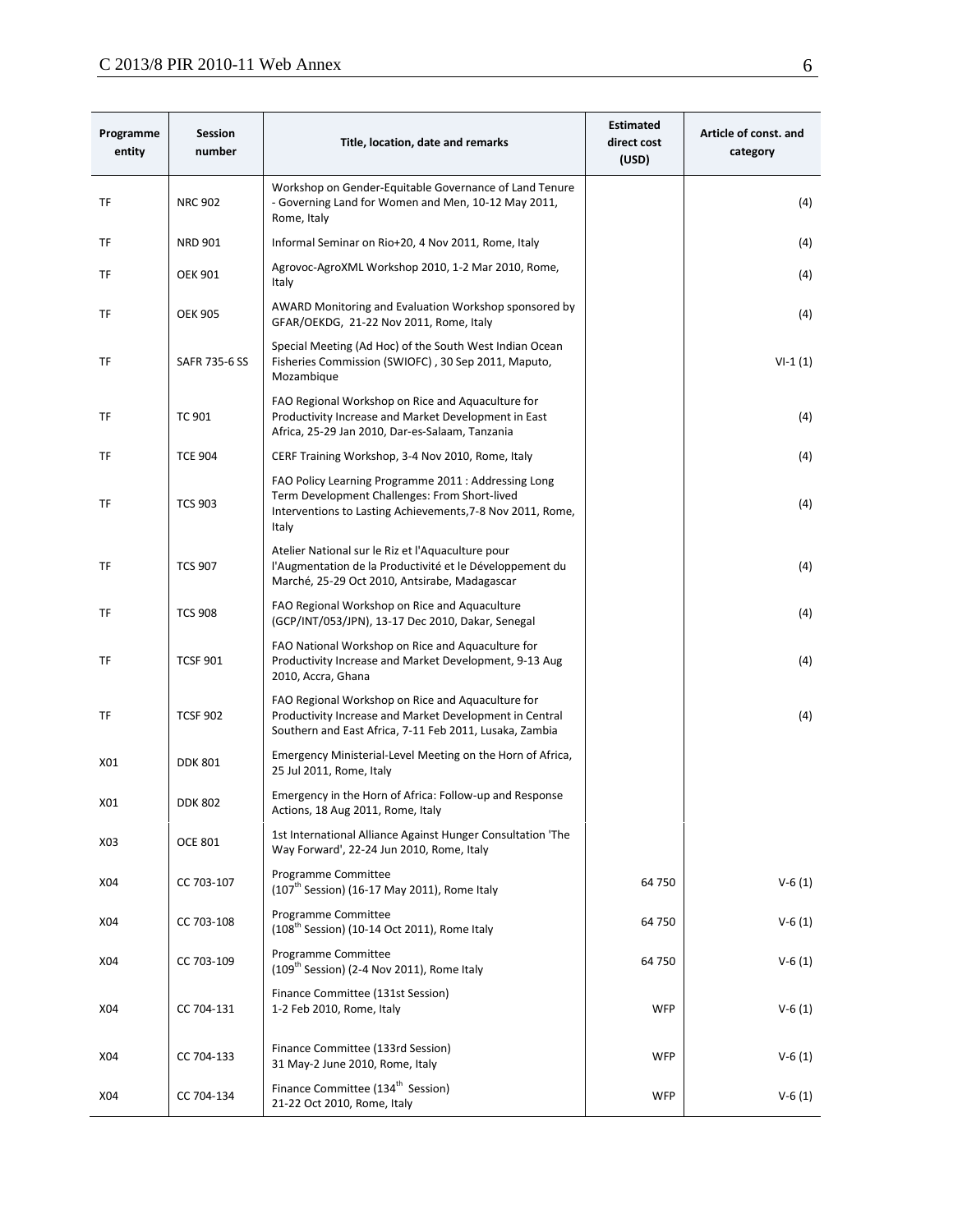| Programme<br>entity | <b>Session</b><br>number | Title, location, date and remarks                                                | <b>Estimated</b><br>direct cost<br>(USD) | Article of const. and<br>category |
|---------------------|--------------------------|----------------------------------------------------------------------------------|------------------------------------------|-----------------------------------|
| X04                 | CC 704-136               | Finance Committee (136 <sup>th</sup> Session)<br>8-9 Feb 2011, Rome, Italy       | <b>WFP</b>                               | $V-6(1)$                          |
| X <sub>04</sub>     | CC 704-137               | Finance Committee (137 <sup>th</sup> Session)<br>10-11 Feb 2011, Rome, Italy     | 26 000                                   | $V - 6(1)$                        |
| X04                 | CC 704-139               | Finance Committee (139 <sup>th</sup> Session)<br>30 May-1 June 2011, Rome, Italy | <b>WFP</b>                               | $V-6(1)$                          |
| X <sub>04</sub>     | CC 704-141               | Finance Committee (141 <sup>st</sup> Session)<br>2-4 Nov 2011, Rome, Italy       | 40 600                                   | $V-6(1)$                          |
| X04                 | CC 704-142               | Finance Committee (142 <sup>nd</sup> Session)<br>7-8 Nov 2011, Rome, Italy       | <b>WFP</b>                               |                                   |

#### **Planned sessions cancelled in 2010-11**

| Programme<br>entity | <b>Session</b><br>number | Title, location, date and remarks                                                                                                                         | <b>Estimated direct</b><br>cost (USD) | Article of const. and<br>category                    |
|---------------------|--------------------------|-----------------------------------------------------------------------------------------------------------------------------------------------------------|---------------------------------------|------------------------------------------------------|
| CO <sub>2</sub>     | SLC 739-14               | Western Central Atlantic Fishery Commission (14 <sup>th</sup> Session)<br>and WECAFC Committee for the Development of Fisheries<br>in the Lesser Antilles | 700                                   | Postponed to next<br>biennium                        |
| D01                 | <b>AGN 807</b>           | International Conference on Better Partnerships Among<br>Key Stakeholders for Safer Food                                                                  |                                       | Shift in priorities<br>within limited funds          |
| D01                 | CX 702-66                | <b>Executive Committee of the Codex Alimentarius</b><br>Commission (66 <sup>th</sup> Session)                                                             |                                       | Committee decided<br>there was no need to<br>hold it |
| D01                 | CX 702-67                | <b>Executive Committee of the Codex Alimentarius</b><br>Commission (67 <sup>h</sup> Session)                                                              |                                       | Committee decided<br>there was no need to<br>hold it |
| D01                 | CX 716-27                | Codex Committee on General Principles<br>(27 <sup>th</sup> Session)                                                                                       |                                       | Committee decided<br>there was no need to<br>hold it |
| E06                 | FO 736-16                | Panel of Experts on Forest Gene Resources<br>(16 <sup>th</sup> Session)                                                                                   |                                       | Postponed to next<br>biennium                        |
| E06                 | FO 801-3                 | Expert Consultation for Development of Guidelines to<br>Integrate Climate Change Considerations into National<br><b>Forest Programmes</b>                 |                                       | Shift in priorities<br>within limited funds          |
| G04                 | EST 706-10               | Sub-Group on Hides and Skins of the IGG on Meat and Dairy<br>Products<br>$(10^{th}$ Session)                                                              |                                       | Postponed to next<br>biennium                        |
| G04                 | EST 710-15               | Intergovernmental Group on Citrus Fruit<br>(15 <sup>th</sup> Session)                                                                                     |                                       | Postponed to next<br>biennium                        |
| G04                 | EST 714-31               | Intergovernmental Group on Oilseeds, Oils and Fats<br>(31 <sup>st</sup> Session)                                                                          |                                       | Postponed to next<br>biennium                        |
| G04                 | EST 727-23               | Intergovernmental Group on Meat and Dairy Products<br>(23 <sup>rd</sup> Session)                                                                          |                                       | Postponed to next<br>biennium                        |
| H <sub>04</sub>     | <b>RNE 801</b>           | Expert Consultation on Food Security Statistics and<br>Information                                                                                        | 3 0 0 0                               | Shift in priorities<br>within limited funds          |
| X02                 | ESS 704-29               | FAO/ECE/CES/ Study Group on Food and Agricultural<br>Statistics in Europe (29th Session)                                                                  | 3 0 0 0                               | Group dissolved                                      |